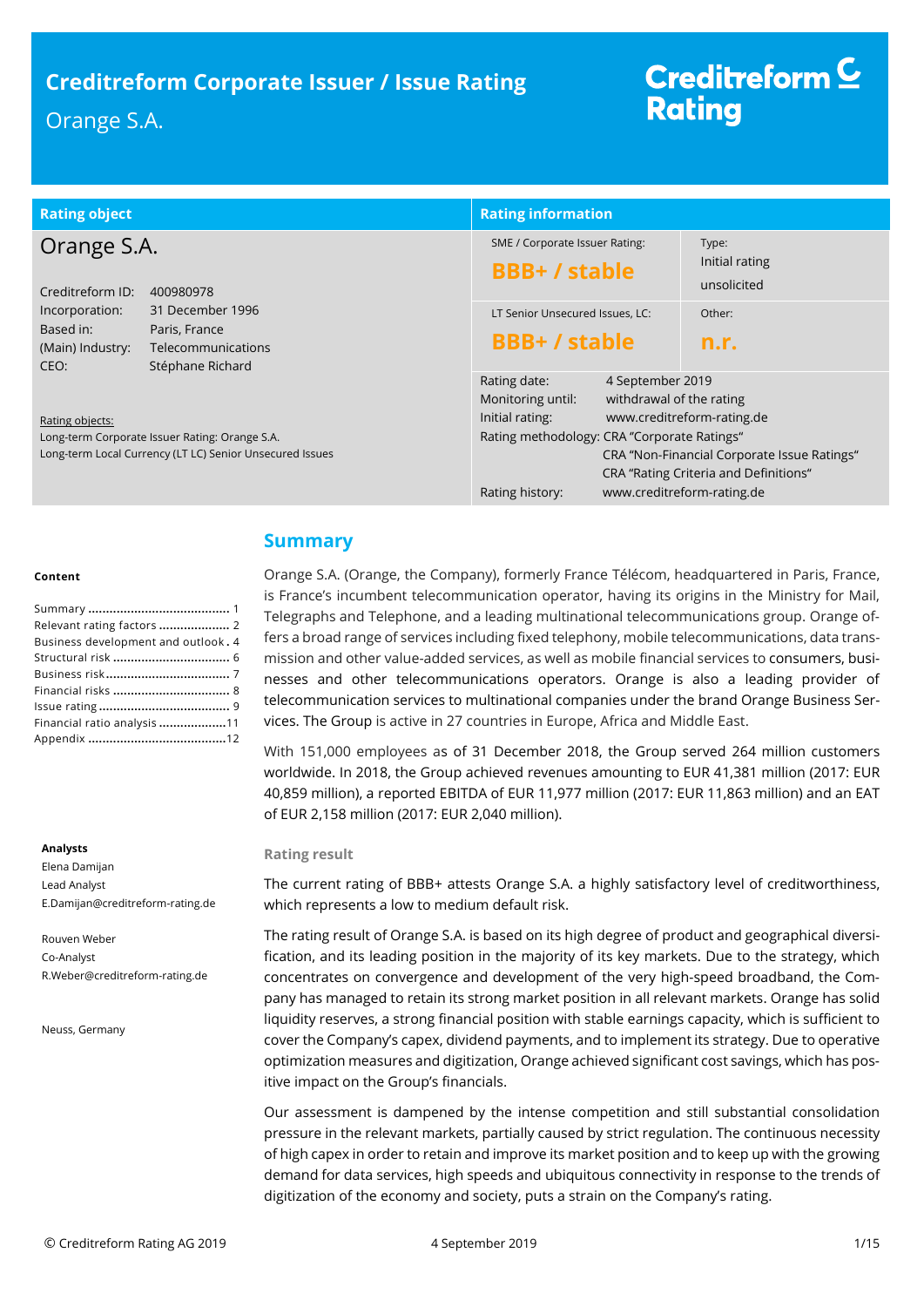# **Outlook**

The one-year outlook of the rating is stable. This outlook is based on our expectation of a generally stable development, with solid growth rates in Africa and Middle East and growth deceleration in Europe, resulting in an overall stable financials.

# <span id="page-1-0"></span>**Relevant rating factors**

Table 1: Financials of Orange S.A. (Group) I Source: 2018 Registration document, standardized by CRA

| Orange S.A.                                                                                              |        | <b>CRA standardized figures<sup>1</sup></b> |
|----------------------------------------------------------------------------------------------------------|--------|---------------------------------------------|
| Selected key figures of the financial statement analysis<br>Basis: Annual report of 31.12. (IFRS, Group) | 2017   | 2018                                        |
| Sales (million EUR)                                                                                      | 40,859 | 41,381                                      |
| EBITDA (million EUR)                                                                                     | 12,202 | 12,786                                      |
| EBIT (million EUR)                                                                                       | 5,336  | 5,683                                       |
| EAT (million EUR)                                                                                        | 2,040  | 2,158                                       |
| EAT after transfer (million EUR)                                                                         | 1,843  | 1,954                                       |
| Total assets (million EUR)                                                                               | 76,459 | 78,331                                      |
| Equity ratio (%)                                                                                         | 21.00  | 20.58                                       |
| Capital lock-up period (days)                                                                            | 58.31  | 59.41                                       |
| Short-term capital lock-up (%)                                                                           | 54.61  | 54.67                                       |
| Net total debt / EBITDA adj. (factor)                                                                    | 4,24   | 4,21                                        |
| Ratio of interest expenses to total debt (%)                                                             | 2.85   | 2.24                                        |
| Return on Investment (%)                                                                                 | 4.89   | 4.50                                        |

#### **General rating factors**

- Strong market position in Europe and Africa and Middle East (market leader or one of the top providers in most of the countries), good geographical diversification
- Leading international integrated broadband and telecommunications provider with a full range of services – adequate business mix
- State-of-the-art use of technology (fiber roll-outs, TV contents, bundled offers) and improved networks
- Significant size and scale
- + High entry barriers in the market (licenses, concessions and permits)
- Proven access to debt capital markets
- Dependency on economic trends
- Highly competitive markets

 $\overline{a}$ 

- Capital-intensive business with high ongoing investments (infrastructure and spectrum)
- Country risks exposure to countries with unstable economies
- Foreign exchange risks high exposure to currency fluctuations

## **Excerpts from the financial key figures analysis 2018**

- + increased revenues
- + improved EBITDA
- + improved net total debt / EBITDA
- increased total assets
- current ratio
- return on investments

#### Please note:

**General rating factors** summarize the key issues that – according to the analysts as per the date of the rating – have a significant or long-term impact on the rating, positive (+) as well as negative (-).

<sup>1</sup> For analytical purposes, CRA adjusted the original values in the financial statements in the context of its financial ratio analysis. For example, the analytical equity ratio, deferred tax assets, goodwill (entirely or partly), and the internally-generated intangible assets are subtracted from the original equity, whilst deferred tax liabilities are added. Net total debt takes all balance sheet liabilities into account. Therefore, the key financial figures shown often deviate from the original values of the company.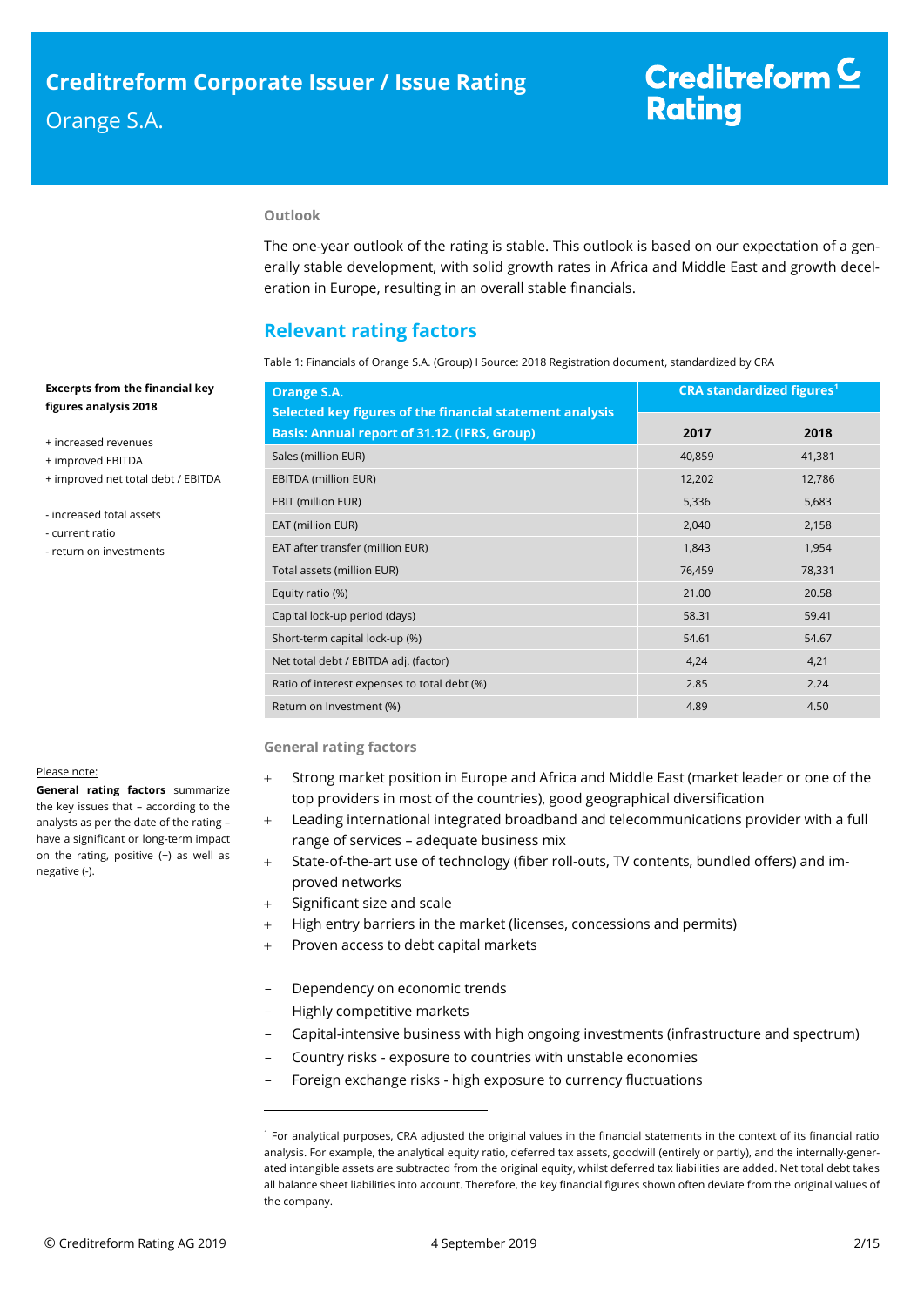# - Interest rate risks

Regulatory risk exposure in jurisdictions where the Group is active

## **Current rating factors (rating 2019)**

- Business development in line with objectives
- + Adequate liquidity
- Growth of operating revenues and net profit
- + Improved competitiveness thanks to investments in network, content, and convergence
- Cost savings
- High payout ratio
- Exceptional costs (specific labor costs and restructuring/integration costs)
- Competitive regulatory and commercial cost pressures
- Currency fluctuations

## **Prospective rating factors**

- Costs reductions, synergies leading to increased operating cash flow
- Lower cash flow pressure thanks to reduced capex intensity
- General improvement of financial ratios
- New market opportunities connected to the introduction of 5G and further new products
	- Risk of deterioration of operating performance due to increased competition
- Worsening of the economic situation and political instability
- Unexpected increase in capex

### **Best-case scenario**

In our best-case scenario for one year, we assume a rating of A-. This could be the case if the Company generates improved and strong operative results and cash flows under current regulatory environment as well as better cost efficiency and lower capex.

#### **Worst-case scenario**

In our worst-case scenario for one year, we assume a rating of BBB. This could be the case if key financials deteriorate following an increase of debt or because of weak operative results. Any unfavorable regulatory change or poor economic conditions in Orange's key markets, which would significantly affect the market position of the Company and, as a result, the financial figures, could have a negative impact on our rating assessment.

**Current rating factors** are the key factors that have, in addition to the underlying rating factors, an impact on the current rating.

# **Prospective rating factors** are factors

and possible events that – according to the analysts as per the date of the rating – would most likely have a stabilizing or positive effect (+) and a weakening or negative effect (-) on future ratings, if they occurred. This is not a full list of possible future events with potential relevance for future ratings. Circumstances can arise that are not included in the list of prospective factors whose effects are impossible to assess at the time of the rating, either because these effects are uncertain or because the underlying events are deemed unlikely to occur.

| Best-case scenario   | А-         |
|----------------------|------------|
| Worst case scenario: | <b>BBB</b> |

## Please note:

The scenarios are based on the information available at the time of the rating. Within the forecast horizon, some circumstances could occur that would lead to a rating change out of the indicated range.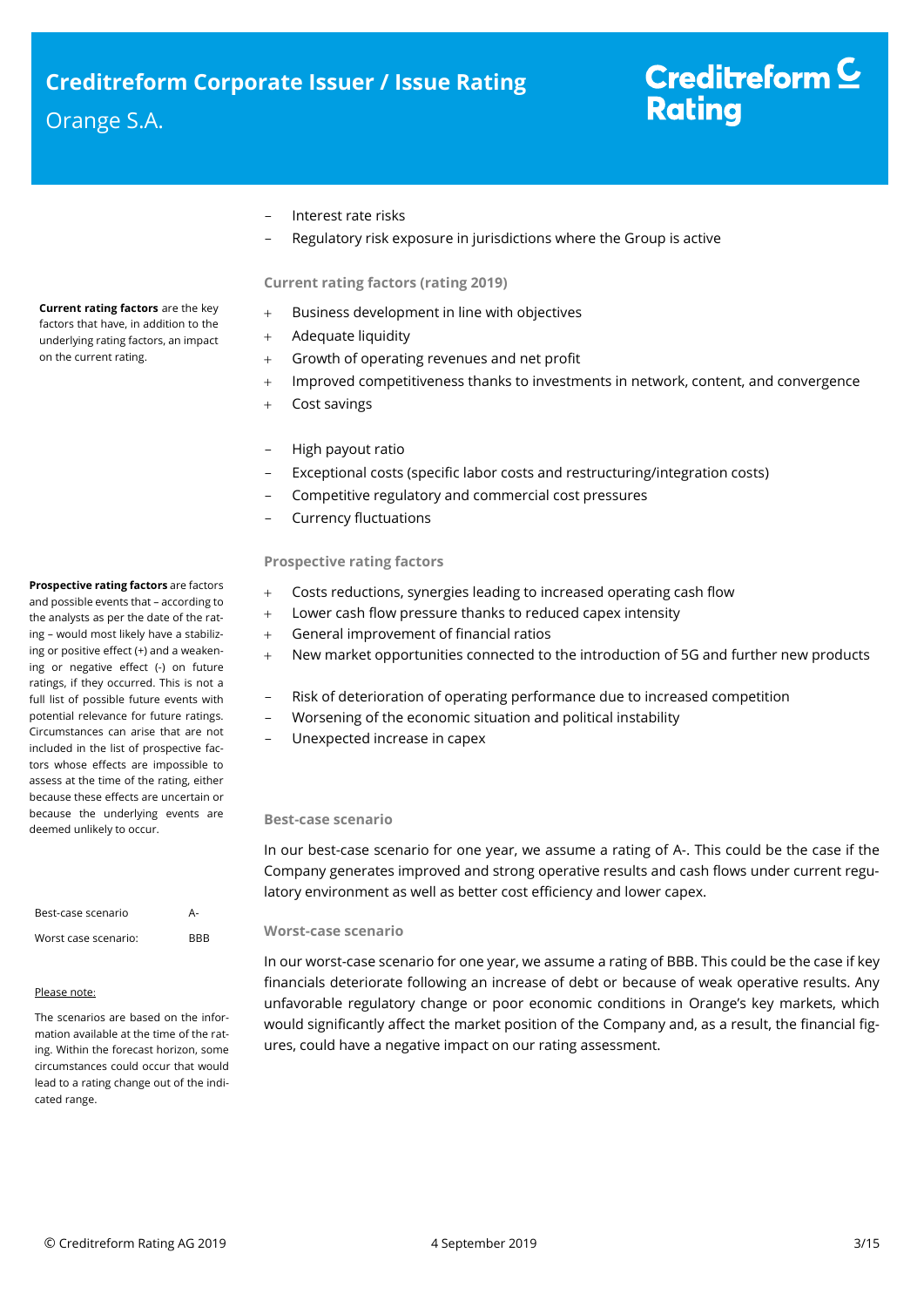# <span id="page-3-0"></span>**Business development and outlook**

During the business year 2018, despite strong competition, Orange developed in line with expectations and achieved the targets set for the year. The Group managed to generate revenues of EUR 41,381 million (2017: EUR 40,859 million), corresponding to an increase of 1.3% in reported terms. Revenues were generated in its principal business areas: France (42.6%), Spain (12.8%), Europe (13.5%), Africa and Middle East (12.0%), Enterprise (16.7%) and International Carriers (2.4%). Growth was mainly driven by higher revenues in Africa and Middle East (up 5.1%) against the background of the increased data services and mobile financial services. Growth in France (up 0.9%), Europe (up 1.7%) and Spain (up 2.2%) was particularly a result of the convergence. Overall organic growth totaled EUR 544 million. The growth in revenues was favourably influenced by changes in the scope of consolidation (EUR 167 million) in the course of acquisitions (Business&Decisions, Basefarm Holding and Enovacom), and adversely affected (EUR 189 million) by the foreign exchange fluctuations.

The Group's strategy is currently aimed at enhancing convergence (provision of integrated landline and mobile services) and the very high-speed fixed and mobile broadband. The Company managed to enlarge its customer base in these product segments. Convergent offers increased by 5.5% to 10.9 million customers as of 31 December 2018 and SIM cards associated with convergent offers grew by 8.0% (18.7 million). Very high- speed fixed broadband grew by 33.2% (6.3 million customers as of 31 December 2018) and 4G mobile grew by 21.7% year- on- year (56 million customers as of 31 December 2018). The total mobile customer base grew by 0.6% to 203.6 million and the number of fixed broadband service customers grew by 3.9% to 20.1 million. In line with the overall trends, the number of fixed telephony customers declined by 3.6% to 40.2 million (2017: 41.7 million). Orange Bank had 248,000 customers at 31 December 2018.

Reported EBITDA amounted to EUR 11,977 million, up EUR 114 million compared with 2017 (EUR 11,849 million). The EBITDA was influenced by the positive effect of lower net expense on litigations and, with EUR 812 million, negatively affected by additional charges resulting from the extension of the French "Part-Time for Seniors" plans for the next three years. The adjusted EBITDA grew from EUR 12,660 million to EUR 13,005 million, of which EUR 13,151 million was achieved in telecoms activities (2017: EUR 12,721 million). The 3.4% growth of telecom activities was driven by solid business performance and the results of the operational efficiency programme, targeted at delivering accumulated gross savings of EUR 3.5 billion over the period 2015-2018. The ratio of adjusted EBITDA to revenue of telecoms services improved by 0.6% achieving 31.8% in 2018. The adjusted EBITDA of Orange Bank's activities was negative with EUR -147 million (2017: EUR -62 million). The development of operating income was mainly impacted by higher depreciation and amortization costs, resulting from the increased investment activities. The reported operating income approved by 1.1%, totaling EUR 4,829 million (2017: EUR 4,778 million). The Group achieved a consolidated annual result of EUR 2,158 million (2017: EUR 2,040 million), which was favoured by the lower net finance costs (EUR 1,362 million; 2017: EUR 1,715 million) and dampened by higher income tax expenses (EUR 1,309 million; 2017: EUR 1,052 million).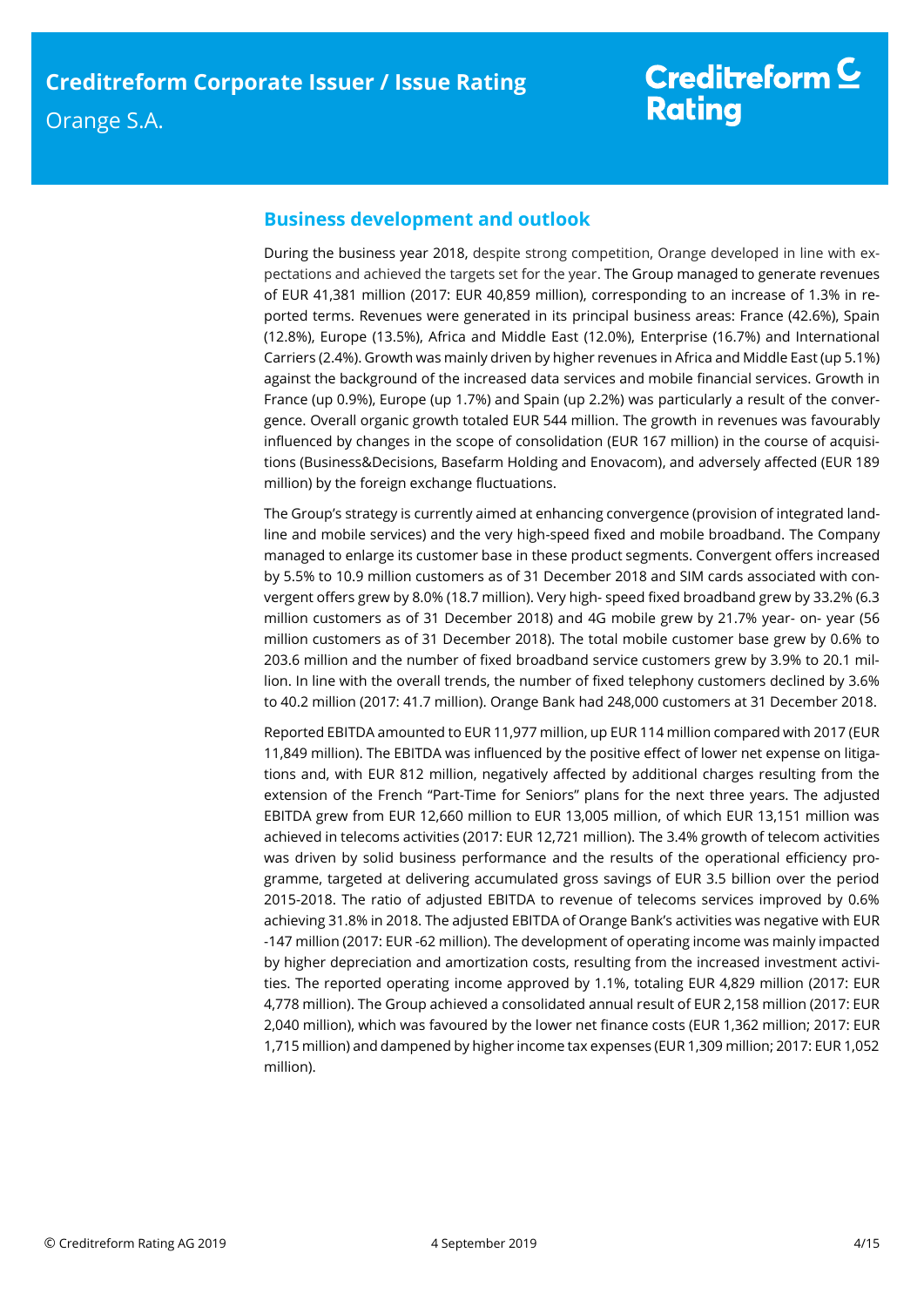| Table 2: The business development of Orange S.A. I Source: 2018 Registration document and Financial results presentation |
|--------------------------------------------------------------------------------------------------------------------------|
| for H1 2019                                                                                                              |

| <b>Orange S.A. (reported figures)</b> |        |        |         |                      |  |
|---------------------------------------|--------|--------|---------|----------------------|--|
| In EUR million                        | 2017   | 2018   | 1H 2018 | 1H 2019 <sup>2</sup> |  |
| Revenue                               | 40.859 | 41,381 | 20,262  | 20,573               |  |
| <b>EBITDA</b> reported                | 11,863 | 11,977 |         |                      |  |
| EBITDA adjusted <sup>3</sup>          | 12,680 | 13,005 |         |                      |  |
| Operating Income                      | 4,778  | 4,829  | 2,350   | 2,388                |  |
| Consolidated net income               | 2,040  | 2,158  | 879     | 1,137                |  |

CAPEX amounted to EUR 7,442 million in 2018, in line with the annual target of EUR 7.4 billion, up 3.2% compared with 2017. The ratio of CAPEX to revenue of telecoms activities increased by 0.4 points to 17.9%, reflecting the Group's focus on rolling out very high-speed fixed and mobile broadband networks.

Table 3: The development of the telecoms activities by segment in 2018 I Source: 2018 Registration document

| In million EUR         | <b>France</b> | <b>Spain</b> | <b>Europe</b> | <b>Africa &amp;</b><br><b>Middle</b><br><b>East</b> | <b>Enterprise</b> | Interna-<br>tional Car-<br>riers |
|------------------------|---------------|--------------|---------------|-----------------------------------------------------|-------------------|----------------------------------|
|                        |               |              | 2017          |                                                     |                   |                                  |
| Revenue                | 18,046        | 5,231        | 5,578         | 5,030                                               | 7,251             | 1,651                            |
| <b>EBITDA</b> reported | 6,444         | 1,567        | 1,417         | 1,591                                               | 1,258             | (349)                            |
| EBITDA adjusted        | 6,878         | 1,563        | 1,456         | 1,612                                               | 1,306             | (78)                             |
| Operating income       | 3,368         | 555          | 240           | 522                                                 | 889               | (704)                            |
| <b>CAPEX</b>           | 3,451         | 1,115        | 897           | 1,021                                               | 382               | 282                              |
| 2018                   |               |              |               |                                                     |                   |                                  |
| Revenue                | 18,211        | 5,349        | 5,687         | 5,190                                               | 7,292             | 1,534                            |
| <b>EBITDA</b> reported | 6,348         | 1,660        | 1,502         | 1,655                                               | 1,153             | (194)                            |
| EBITDA adjusted        | 7,076         | 1,700        | 1,508         | 1,667                                               | 1,245             | (45)                             |
| Operating income       | 3,198         | 555          | 339           | 659                                                 | 765               | (519)                            |
| <b>CAPEX</b>           | 3,656         | 1,120        | 953           | 1,008                                               | 353               | 316                              |

**Orange S.A. telecoms activities segments in 2018 and 2017**

The overall development of the business segments in 2018 was positive, with exception of the Enterprise and International Carriers segments, whose revenues and/or results were partially affected by the negative effects of foreign exchange fluctuations, changes in consolidation scope, and by decrease in services. Dividend payments amounted to EUR 2.106 million in 2018 (2017: EUR 1.965 million).

 $\overline{a}$ 

 $^2$  The Group adopted IFRS 16 "Leases" on 1 January 2019, according to the simplified retrospective approach, without restatement of prior period comparatives. This led to adaption of new financial indicators, EBITDAaL (EBITDA after leases), among others, which are not comparable with the financial indicators of previous years.

<sup>&</sup>lt;sup>3</sup> The Group's adjusted EBITDA: reported EBITDA adjusted for effects of significant litigations, specific labor expenses, restructuring and integration costs as well as other specific items.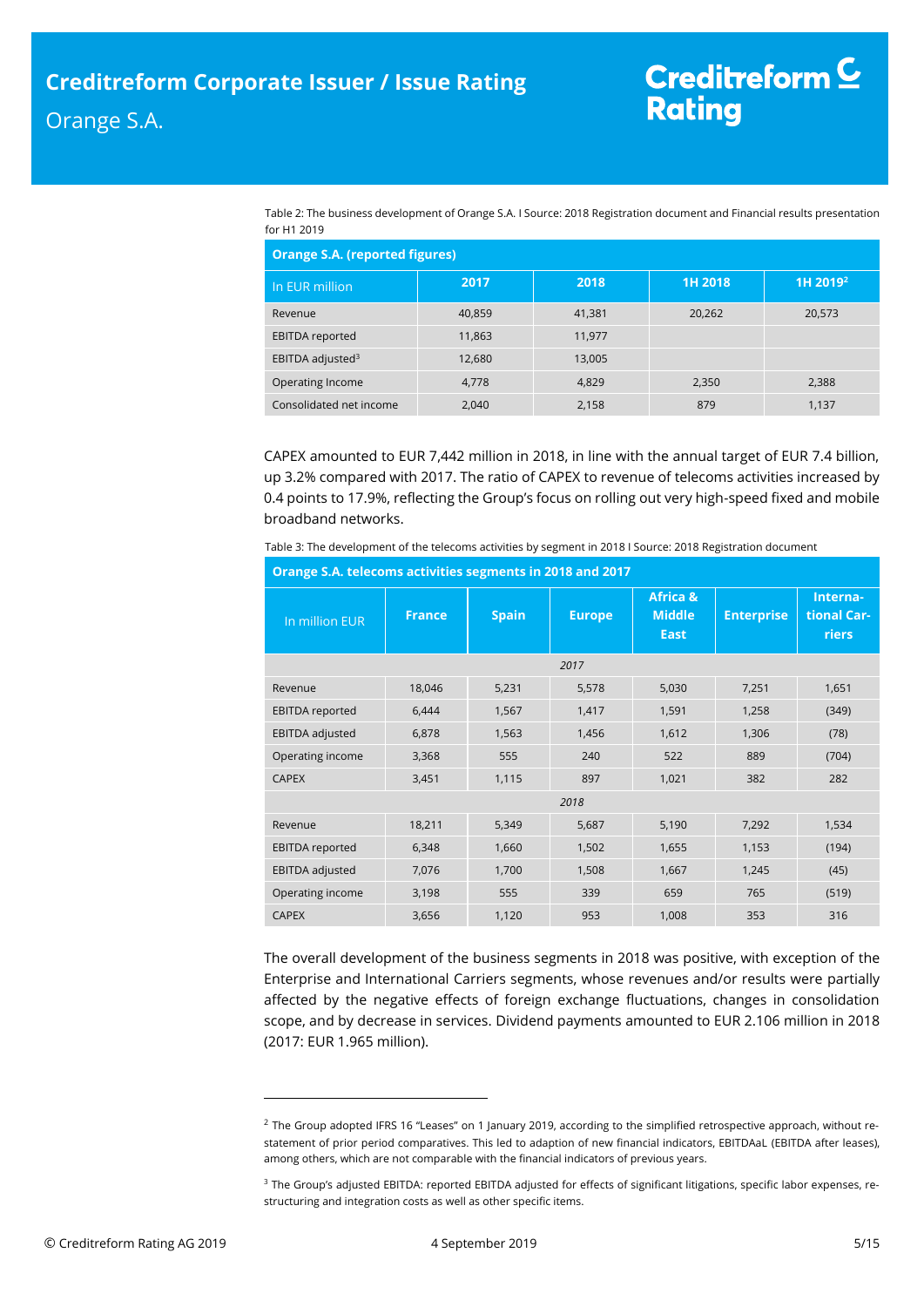The strategy of Orange is primarily focused on the quality of its networks, resulting in targeted capital investments in order to increase connectivity for its customers by offering integrated services and enhancing reliability and diversification of product portfolio, as well by offering personalized services. To achieve these goals and to respond the growing demand for traffic, investments are focused on the very high-speed fixed and mobile broadband and on the modernization of existing networks. In 2018, investments in networks (besides telecommunication licenses) accounted for 62% of the Group's CAPEX. In France, Orange invested EUR 9 billion in the installation of networks between 2015 and 2018, of which EUR 3 billion was on fiber optics. The Company is also focusing on preparing for the commercial launch of 5G, and on offering an enriched content experience to its customers. Simultaneously, Orange managed to achieve gross savings of EUR 3.5 billion since 2015 through the implementation of its cost savings programme. The Company strives to achieve additional savings of one billion EUR in 2019-2020 through digitization, simplification of operations, and sharing. A further one billion EUR is targeted to be saved through controlled CAPEX by the end of 2020.

Despite the overall very competitive market, the Group managed to generate strong results and to achieve considerable growth rates in the majority of its segments. In our view, this was possible due to its forward-looking strategy, focusing on the development of the convergence and very high-speed broadband, in line with the global trend of growing demand for traffic and connectivity, and combined with realization of cost savings programmes.

# <span id="page-5-0"></span>**Structural risk**

Orange S.A., formerly France Télécom, was incorporated as a French société anonyme on 31 December 1996. The Company is headquartered in Paris (France) and registered in the Paris Trade and Companies Register under the number 380 129 866. As of 31 December 2018, the share capital of Orange S.A. was EUR 10,640,226,396, divided into 2,660,056,599 fully-paid shares. Orange has only issued ordinary shares. Orange S.A. has been listed on Euronext Paris and on the New York Stock Exchange since 1997. As of 31 December 2018, the French State held 22.95% of the share capital, either directly or jointly with BPIfrance Participations (held by French State), and 29.47% of the voting rights. In the last three fiscal years, the Company has bought and sold treasury shares, notably in June 2018 and December 2018 when it bought 4.80 million and 2.09 million treasury shares respectively as part of its 2018 share Buyback programme, aimed at fulfilling obligations related to the free share award plan and incentive plans for corporate officers. As of 31 December 2018, the Company had 0.27% of the treasury shares, whith the rest of the shares distributed between the Group's employees (5.5%) and free float (71.28%).

The Group operates in 27 countries: in France and Spain, which are reported as individual business segments, in six other countries in Europe, as well as in 19 countries in Africa and the Middle East, of which 17 where it has controlling interests.

The main governance bodies of Orange are the Board of Directors and the Executive Committee. The Board of Directors presides over all decisions relating to the Group's major strategic, economic, employment, financial, and technological policies, and monitors the implementation of these policies by the General Management. The Board of Directors of Orange comprises 15 members: the Chairman, seven independent directors, three directors representing the public sector, three directors elected by the employees, and one director representing employee shareholders. The Board of Directors is supported by the expertise from three specialized committees: the Audit Committee, the Governance and Corporate Social and Environmental Responsibility Committee, and the Innovation and Technology Committee. The Executive Committee,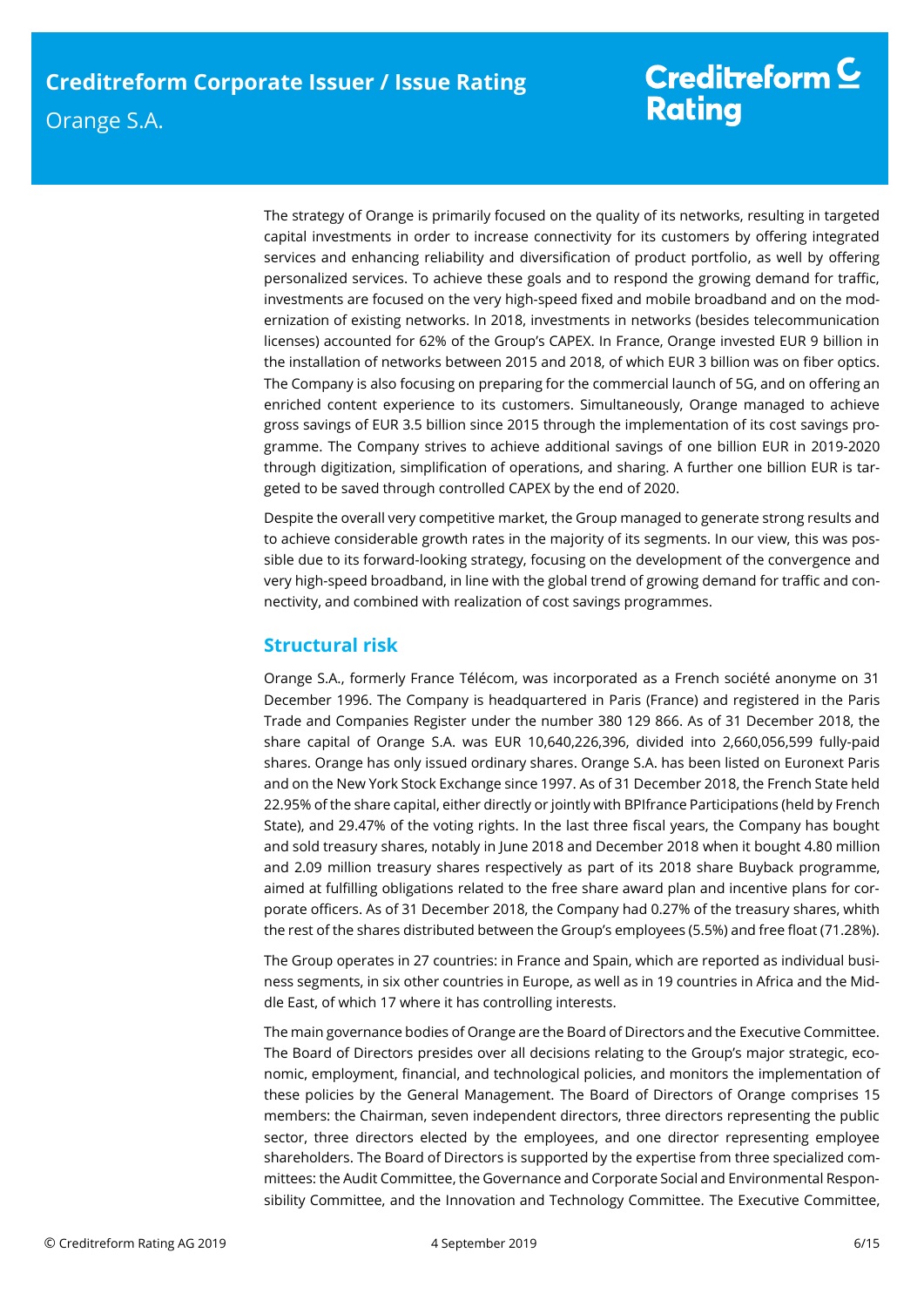under the authority of the Chairman and CEO, consists of fifteen members and oversees the achievement of operational, labor relations, and technical objectives, as well as the achievement of those relating to the allocation of financial resources.

Internal risk management policies limit specific risks including exchange rate, interest rate, share price, liquidity, country, and credit risks. The number of employees at the end of 2018 was of 150,711 (2017: 151,556).

Overall, we do not see any short-term structural risk at the level of Orange. The Group has managed to assert itself as a leading multinational telecommunications operator. Further international expansion, e.g. through M&A's, presents regulatory (including anti-trust regulations) and integration risks.

# <span id="page-6-0"></span>**Business risk**

The consolidation pressure in the telecommunications industry is still high. One of the reasons for this are falling revenues in the established markets, which are attributable to regulatory intervention, increasing competition and technological change. In addition, high volumes of investments for network expansion and innovations are required.

The revenues of the Group are based on traffic fees, connection fees, network usage, installation fees, interconnection revenues, sales of handsets and equipment and other digital services such as Pay TV, as well as value-added services and maintenance. These products and services are offered individually or in bundled packages.

The general business development of Orange mainly depends on overall macroeconomic conditions and more particularly on demand for connectivity and the spending of its consumers. The overall demand for high-speed broadband – over fixed and mobile networks – remains very high. However, any reduction of the buying power of its subscribers has a direct impact on the Company. The capacity of Orange to attract a high number of subscribers requires high marketing expenditures, particularly given the low degree of customer loyalty.

The Group is subject to a variety of laws and regulations, and many services provided by Orange (e.g. network operation, spectrum usage) require the granting of concessions, permits and licenses by governmental authorities. In order to maintain these licenses, the Group is obligated to make certain investments in its infrastructure or to acquire new spectrum, putting pressure on the Company's cash flow. Some wireline and wireless telephony services are to be provided under regulated rates and price systems. Any breach of concession contracts or loss of permits or licenses could negatively affect the Group's development.

In Europe, the wish to promote competition for electronic communications networks and services has resulted in new regulations on telecommunications providers (Telecoms Single Market). These regulations have been focused on reducing prices and impeding industry consolidation during the past years. With the adoption of the European Electronic Communications Code (EECC) in December 2018, the EU-Commission is trying to encourage investments in new highcapacity networks (5G and new fibre networks).

Even though competition is very high in Orange's key markets, we consider Orange as having a strong market position in the jurisdictions where the Group operates. Country risks are present in Africa and the Middle-East, and partially in Europe as Orange operates in some non-investment-grade countries that may be affected by political, economic and regulatory risks. Any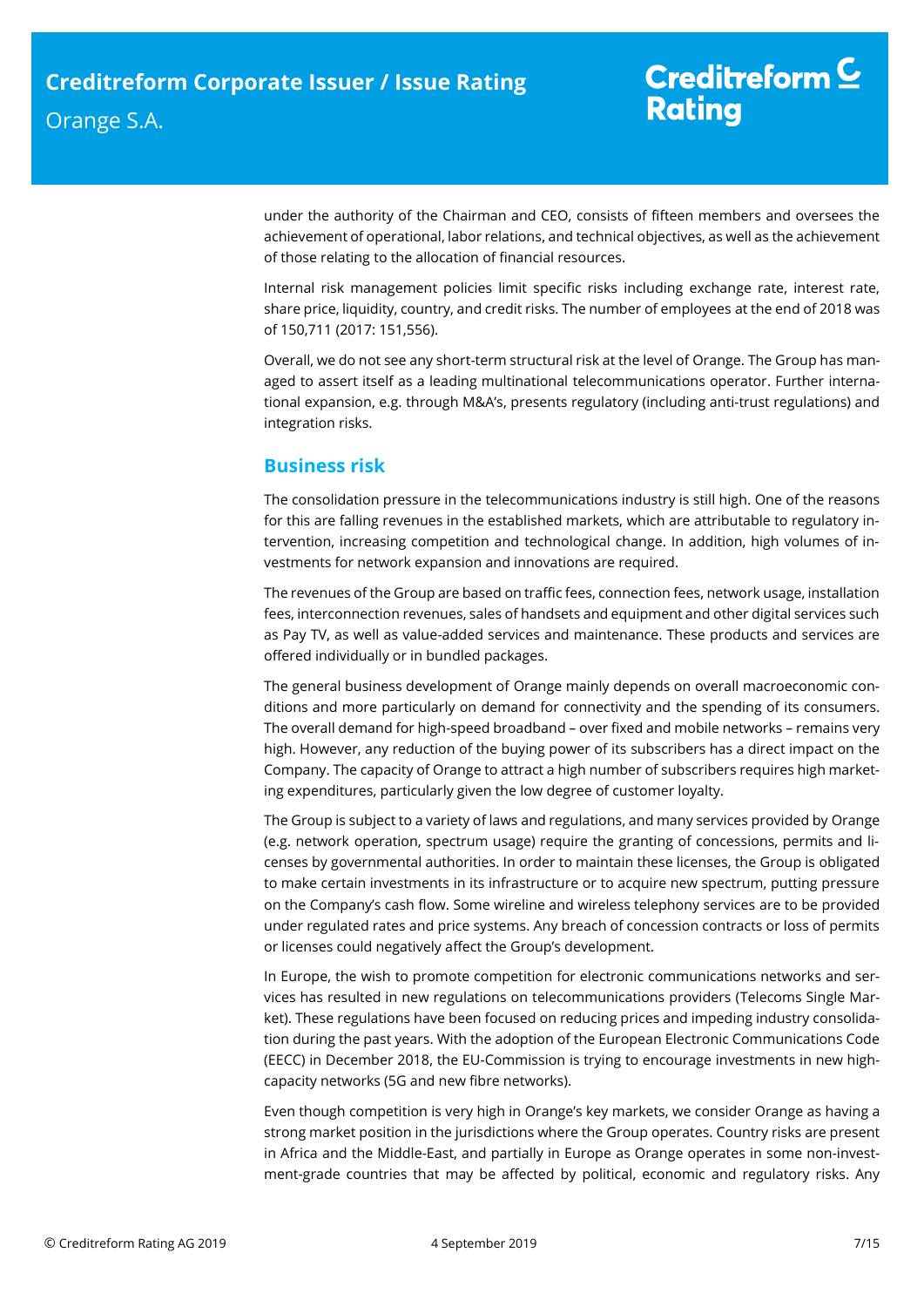changes in the political or economic environment could lead to decreasing revenues and/or impairments, which could have a detrimental effect on the Group's financial ratios. These country risks have a dampening effect on the corporate rating.

In the telecommunications business, network quality and prices are key elements for remaining competitive. Furthermore, as in most European markets, there is a clear trend towards convergence and higher traffic demand. The demand for new content is continuously on the increase. These trends are forcing the Company to develop new business areas (content creation) and to invest in upgrading and distribution of its networks.

Given the steadily growing mobile penetration and broadband uptake worldwide, we see good chances that the Group will further be able to boost its growth by increasing cross-selling opportunities (bundle offers with a better margin), while continuing to invest in its network to improve coverage and/ or broadband speeds. The introduction of the 5G standard will enable a range of new services through new technologies such as IoT, virtual reality and augmented reality. In 2018, Orange carried out the first 5G technical tests in France and in Europe and stated its readiness for the commercial launch of 5G.

However, in addition to financial risks, network extensions entail execution risks. Any changes to the networks such as disruption or quality loss could affect the business of Orange. We consider the Group's strategy of business diversification as plausible; however, it entails risks of financing, of investment failure and integration risks.

# <span id="page-7-0"></span>**Financial risks**

Orange S.A. prepares its consolidated annual statements as of 31 December 2018 in accordance with IFRS. For analytical purposes, CRA adjusted the original values in the financial statements in the context of its financial ratio analysis. We deducted the goodwill shown on the balance sheet from the equity by 50%, suggesting a certain recoverability of goodwill.

The Company is capital intensive. 71.2% of the Company's balance sheet is invested in long-term assets. Creditreform adjusted equity in 2018 stood at EUR 16,123 million (2017: EUR 16,118 million), which in relative terms means 20.6% of the balance sheet (2016: 21.0%), and is adequate in our view.

Orange is subject to interest rate and foreign exchange risks, which are mitigated by the use of derivatives and natural hedging.

The Company's main sources of financing are bond issues, issues in the short-term securities markets under the NEU Commercial Paper program (Negotiable European Commercial papers), and financing through loans from multilateral or development lending institutions. Orange has a syndicated loan over EUR 6.0 billion with 24 international banks, which was extended in 2018 until December 2023.

At the end of 2018, the total financial liabilities amounted to EUR 34,019 million, of which EUR 27,070 million were bonds. As of 31 December 2018, bonds issued by the Group were redeemable at maturity, and no specific guarantee has been given in relation to their issuance. Some bonds may be redeemed in advance at the request of the issuer. Certain subsidiaries of Orange S.A. are committed to comply with certain financial ratios related to indicators defined in the contracts with the banks. The total equivalent amount of the relevant outstanding obligations was EUR 751 million. A breach of these ratios constitutes an event of default that can lead to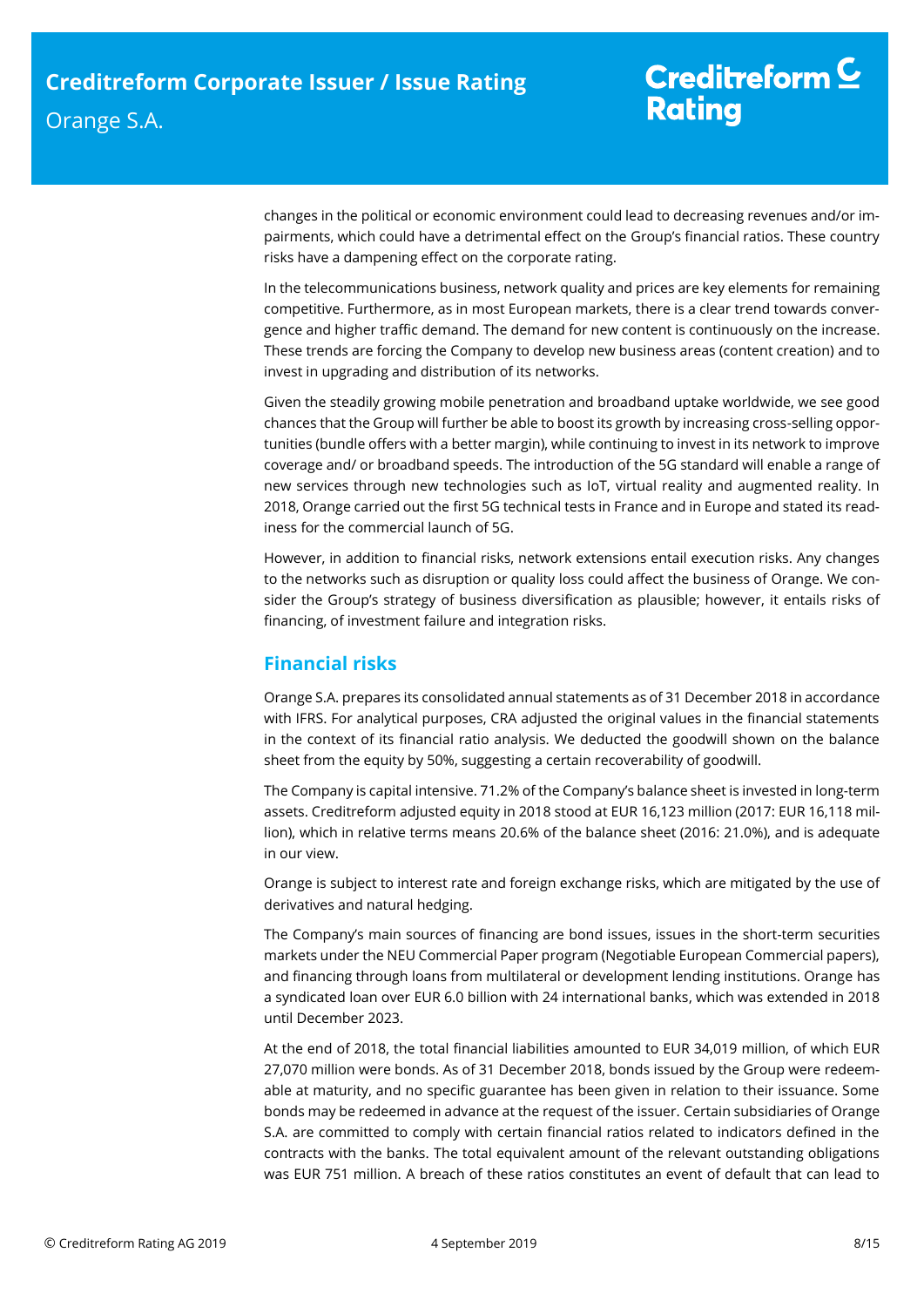early repayment of the respective line of credit line or loan. According to annual statements, as of 31 December 2018, all covenants were met.

Orange had a strong liquidity position of EUR 13,964 million as of 31 December 2018, consisting of undrawn credit facilities (EUR 6,200 million), cash and cash equivalents (EUR 5,081 million) and investments in fair value (2,683 million), which exceeded by far the Company's repayment obligations of its gross financial debt in 2019 (EUR 7,355 million, before derivatives). The CRA's net total debt / EBITDA adj. was also adequate in our view (x4.21).

Overall, we see no significant short- or medium-term financial risks for Orange. The Group disposes of an adequate cash position, undrawn credit lines, as well as a comfortable debt maturities profile that gives the Company financial flexibility together with proven capital market access. With a reported EBITDA of approximately EUR 12.0 billion per year, Orange generates solid operating cash flows and disposes of diversified funding sources that should allow the Company to pursue its strategic plan while maintaining strict financial discipline. The Company's high payout ratio has a dampening effect on our assessment, as well as its relatively low current ratio (76.24%).

# <span id="page-8-0"></span>**Issue rating**

## **Issue rating details**

The rating objects of this issue rating are exclusively the long-term senior unsecured issues, denominated in euro, issued by Orange S.A. (issuer) which are included in the list of ECB-eligible marketable assets. The ECB list of eligible marketable assets can be found on the website of the ECB.

The issues have been issued under the EMTN programme with its latest prospectus from 26 June 2019 and supplement dated 31 July 2019. This EMTN programme amounts to EUR 35 billion. The notes and coupons under the EMTN programme constitute direct, unconditional, unsubordinated, unsecured obligations of the issuer, and rank at least pari passu among themselves and with all other present and future unsecured obligations of the issuer. Additionally, the notes benefit from a negative pledge provision and a cross default mechanism.

## **Corporate issue rating result**

We have provided the debt securities issued by Orange S.A. with a rating of BBB+ / stable. The rating is based on the corporate rating of Orange S.A. Other types of debt instruments or issues denominated in other currencies by the Issuer have not been rated by CRA. For a list of all currently valid ratings and additional information, please consult the website of Creditreform Rating AG.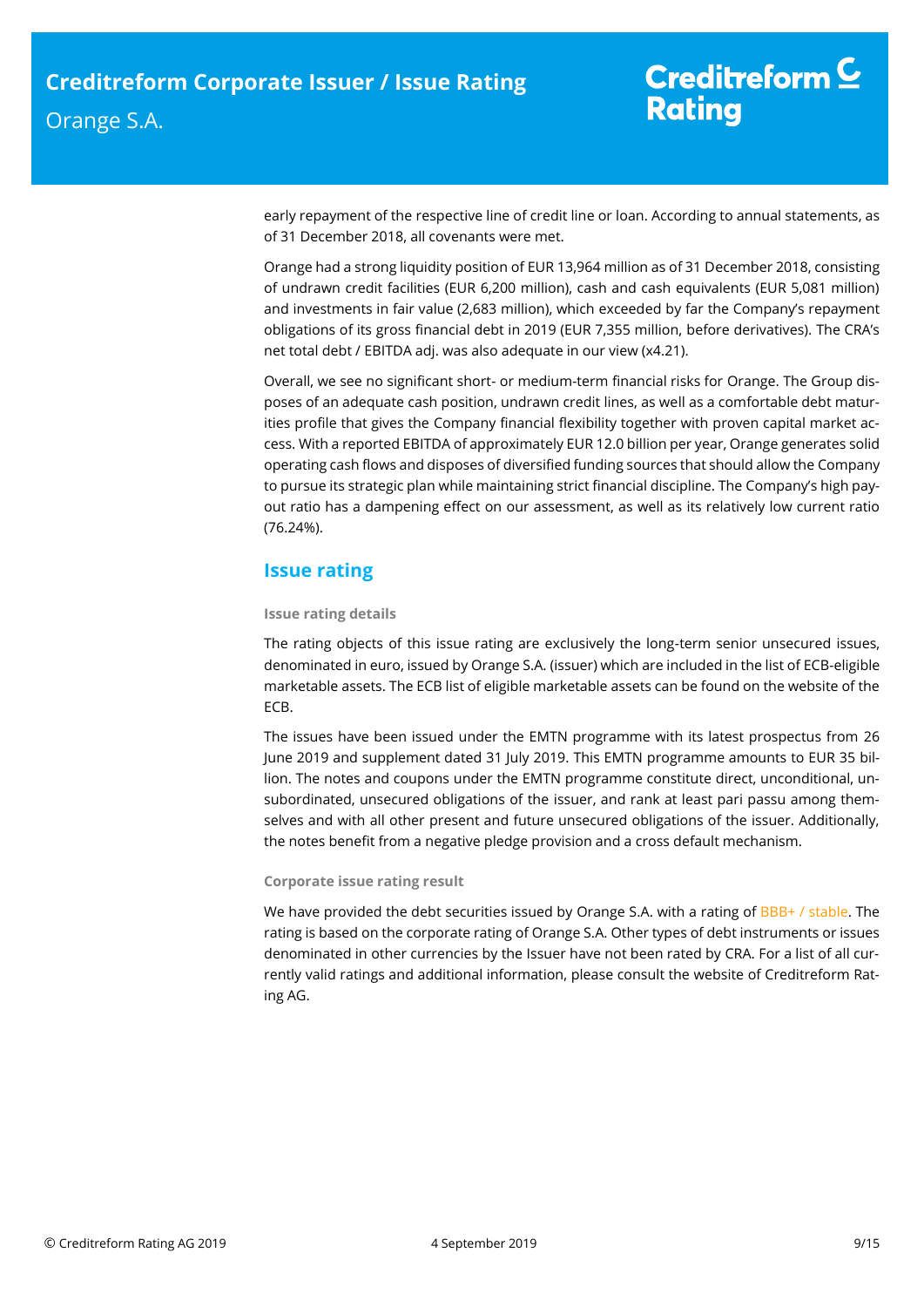## **Overview**

Table 4: Overview of CRA Ratings I Source: CRA

| <b>Rating objects</b> |                                                          | <b>Details</b>   |               |
|-----------------------|----------------------------------------------------------|------------------|---------------|
|                       |                                                          | Date             | Rating        |
|                       | Orange S.A. (Issuer)                                     | 4 September 2019 | BBB+ / stable |
|                       | Long-term Local Currency (LT LC) Senior Unsecured Issues | 4 September 2019 | BBB+ / stable |
|                       | Other                                                    | $- -$            | n.r.          |

Table 5: Overview of 2019 Euro Medium Note Programme I Source: Orange S.A.

| <b>Overview 2018 EMTN Programme</b> |                                           |             |                                     |  |  |  |
|-------------------------------------|-------------------------------------------|-------------|-------------------------------------|--|--|--|
| Volume                              | EUR 35,000,000,000                        | Maturity    | Depending on<br>the respective bond |  |  |  |
| <b>Issuer</b>                       | Orange S.A.                               | Coupon      | Depending on<br>the respective bond |  |  |  |
| Arrangers                           | <b>BNP Paribas,</b><br>BofA Merrill Lynch | Currency    | Depending on<br>the respective bond |  |  |  |
| Credit enhancement                  | none                                      | <b>ISIN</b> | Depending on<br>the respective bond |  |  |  |

<span id="page-9-0"></span>All future LT LC senior unsecured Notes that will be issued by Orange S.A. and that have similar conditions to the current EMTN programme, denominated in euro and included in the list of ECB-eligible marketable assets will, until further notice, receive the same ratings as the current LT LC senior unsecured Notes issued under the EMTN programme. Notes issued under the programme in any currency other than euro, or other types of debt instruments, have not yet been rated by CRA. For a list of all currently valid ratings and additional information, please consult the website of Creditreform Rating AG. For the time being, other emission classes or programmes and issues that do not denominate in euro will not be assessed. For a list of all currently valid ratings and additional information, please consult the website of Creditreform Rating AG.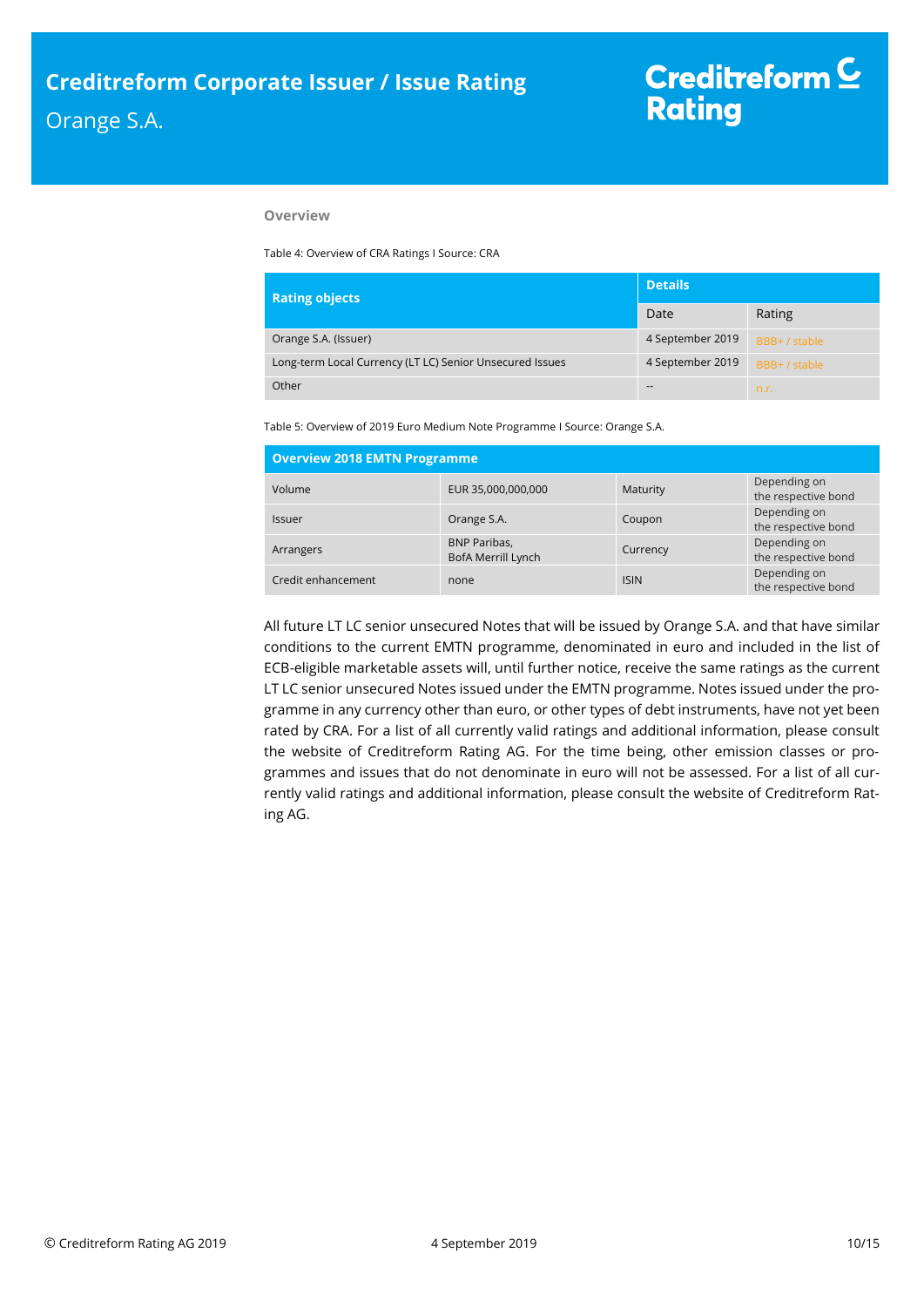# Creditreform C<br>Rating

# **Financial ratio analysis**

Table 6: Financial key ratios I Source: Orange S.A. 2018 Registration document, Consolidated financial statements structured by CRA

| <b>Asset Structure</b>                       | 2015           | 2016   | 2017   | 2018   |
|----------------------------------------------|----------------|--------|--------|--------|
| Fixed asset intensity (%)                    | 70.08          | 70.87  | 71.08  | 71.20  |
| Asset turnover                               |                | 0.55   | 0.53   | 0.53   |
| Asset coverage ratio (%)                     | 36.54          | 36.03  | 58.87  | 62.75  |
| Liquid funds to total assets (%)             | 8.04           | 10.43  | 11.07  | 10.70  |
| <b>Capital Structure</b>                     |                |        |        |        |
| Equity ratio (%)                             | 20.57          | 21.12  | 21.00  | 20.58  |
| Short-term-debt ratio (%)                    | 30.24          | 33.91  | 37.85  | 37.77  |
| Long-term-debt ratio (%)                     | 5.04           | 4.41   | 20.85  | 24.10  |
| Capital lock-up period (in days)             | 56.49          | 55.72  | 58.31  | 59.41  |
| Trade-accounts-payable ratio (%)             | 8.71           | 8.13   | 8.50   | 8.60   |
| Short-term capital lock-up (%)               | 32.45          | 47.70  | 54.61  | 54.67  |
| Gearing                                      | 3.47           | 3.24   | 3.24   | 3.34   |
| Leverage                                     | ٠.             | 4.79   | 4.75   | 4.81   |
| <b>Financial Stability</b>                   |                |        |        |        |
| Cash flow margin (%)                         |                | 21.44  | 22.36  | 24.36  |
| Cash flow ROI (%)                            | $\overline{a}$ | 11.42  | 11.90  | 12.87  |
| Total debt / EBITDA adj.                     | 4.82           | 4.86   | 4.94   | 4.86   |
| Net total debt / EBITDA adj.                 | 4.33           | 4.22   | 4.24   | 4.21   |
| <b>ROCE (%)</b>                              | 10.91          | 9.34   | 11.92  | 12.10  |
| Total debt repayment period                  |                | 5.19   | 4.05   | 6.84   |
| <b>Profitability</b>                         |                |        |        |        |
| Gross profit margin (%)                      | 100.00         | 100.00 | 100.00 | 100.00 |
| <b>EBIT interest coverage</b>                | 3.32           | 2.31   | 3.09   | 4.08   |
| <b>EBITDA interest coverage</b>              | 7.30           | 6.13   | 7.07   | 9.19   |
| Ratio of personnel costs to total costs (%)  | 21.09          | 20.49  | 20.07  | 19.97  |
| Ratio of material costs to total costs (%)   | 0.00           | 0.00   | 0.00   | 0.00   |
| Cost income ratio (%)                        | 86.87          | 89.08  | 87.16  | 86.52  |
| Ratio of interest expenses to total debt (%) | 2.86           | 3.27   | 2.85   | 2.24   |
| Return on investment (%)                     | 6.41           | 6.66   | 4.89   | 4.50   |
| Return on equity (%)                         |                | 20.23  | 12.64  | 13.39  |
| Net profit margin (%)                        | 7.35           | 7.67   | 4.99   | 5.21   |
| Operating margin (%)                         | 13.40          | 11.17  | 13.06  | 13.73  |
| <b>Liquidity</b>                             |                |        |        |        |
| Cash ratio (%)                               | 20.66          | 24.51  | 20.00  | 19.04  |
| Quick ratio (%)                              | 88.53          | 77.73  | 71.33  | 70.64  |
| Current ratio (%)                            | 98.93          | 85.91  | 76.40  | 76.24  |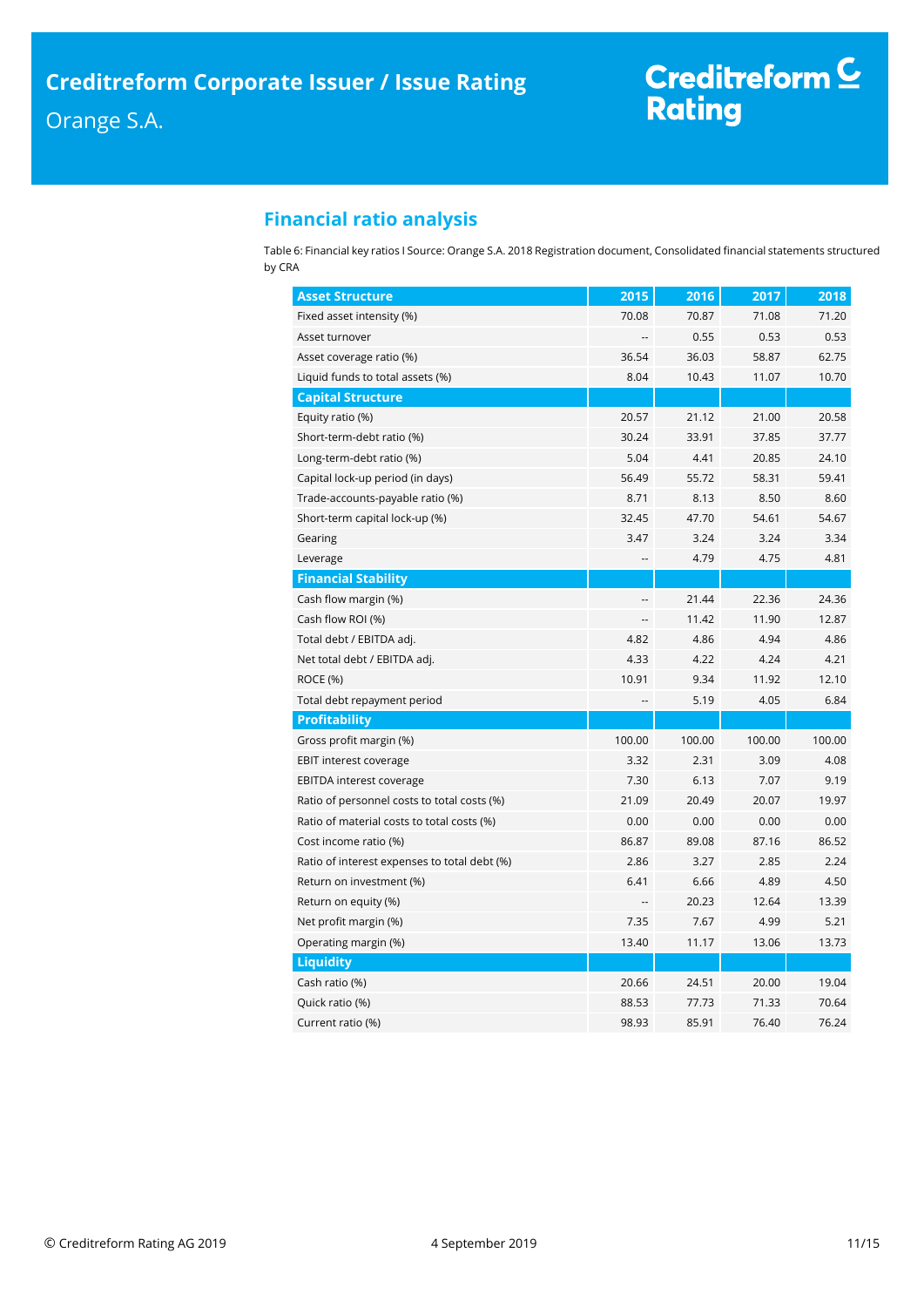# <span id="page-11-0"></span>**Appendix**

**Rating history**

The rating history is available under:

<https://www.creditreform-rating.de/de/ratings/published-ratings/>

Table 7: Corporate issuer Rating of Orange S.A.

| Event          | <b>Rating date</b> | <b>Publication date</b>    | <b>Monitoring period</b> | <b>Result</b> |
|----------------|--------------------|----------------------------|--------------------------|---------------|
| Initial rating | 04.09.2019         | www.creditreform-rating.de | Withdrawal of the rating | BBB+ / stable |

Table 8: LT LC Senior Unsecured issues issued by Orange S.A.

| Event          | <b>Rating date</b> | $\vert$ Publication date   | <b>Monitoring period</b> | <b>Result</b> ' |
|----------------|--------------------|----------------------------|--------------------------|-----------------|
| Initial rating | 04.09.2019         | www.creditreform-rating.de | Withdrawal of the rating | BBB+ / stable   |

## **Regulatory requirements**

The present rating<sup>4</sup> is an unsolicited rating. Creditreform Rating AG was not commissioned by the Issuer with the preparation of the rating. The present analysis was prepared on a voluntary basis.

The rating is based on the analysis of published information and on internal evaluation factors. The rating was conducted based on Creditreform Rating AG's "Corporate Ratings" methodology, the "Non-Financial Corporate Issue Rating" methodology, and on the "Rating Criteria and Definitions".

The documents submitted and information gathered were sufficient to meet the requirements of Creditreform Rating AG's rating methodologies. A complete description of Creditreform Rating AG's rating methodologies and Creditreform Rating AG's basic document "Rating Criteria and Definitions" is published on the following internet page:

[www.creditreform-rating.de/](http://www.creditreform-rating.de/)en/regulatory-requirements/

This rating was carried out by analysts Elena Damijan (e.damijan@creditreform-rating.de) and Rouven Weber (r.weber@creditreform-rating.de), both located in Neuss, Germany. A management meeting did not take place.

On 4 September 2019, the analysts presented the rating to the rating committee and the rating was determined. The rating result was communicated to the company on 6 September 2019. There has not been a subsequent change to the rating.

The rating will be monitored until Creditreform Rating AG withdraws the rating. The rating can be adjusted as part of the monitoring, if crucial assessment parameters change.

 $\overline{a}$ 

<sup>4</sup> In these regulatory requirements the term "rating" is used in relation to all ratings issued by Creditreform Rating AG in connection to this report. This may concern several companies and their various issues.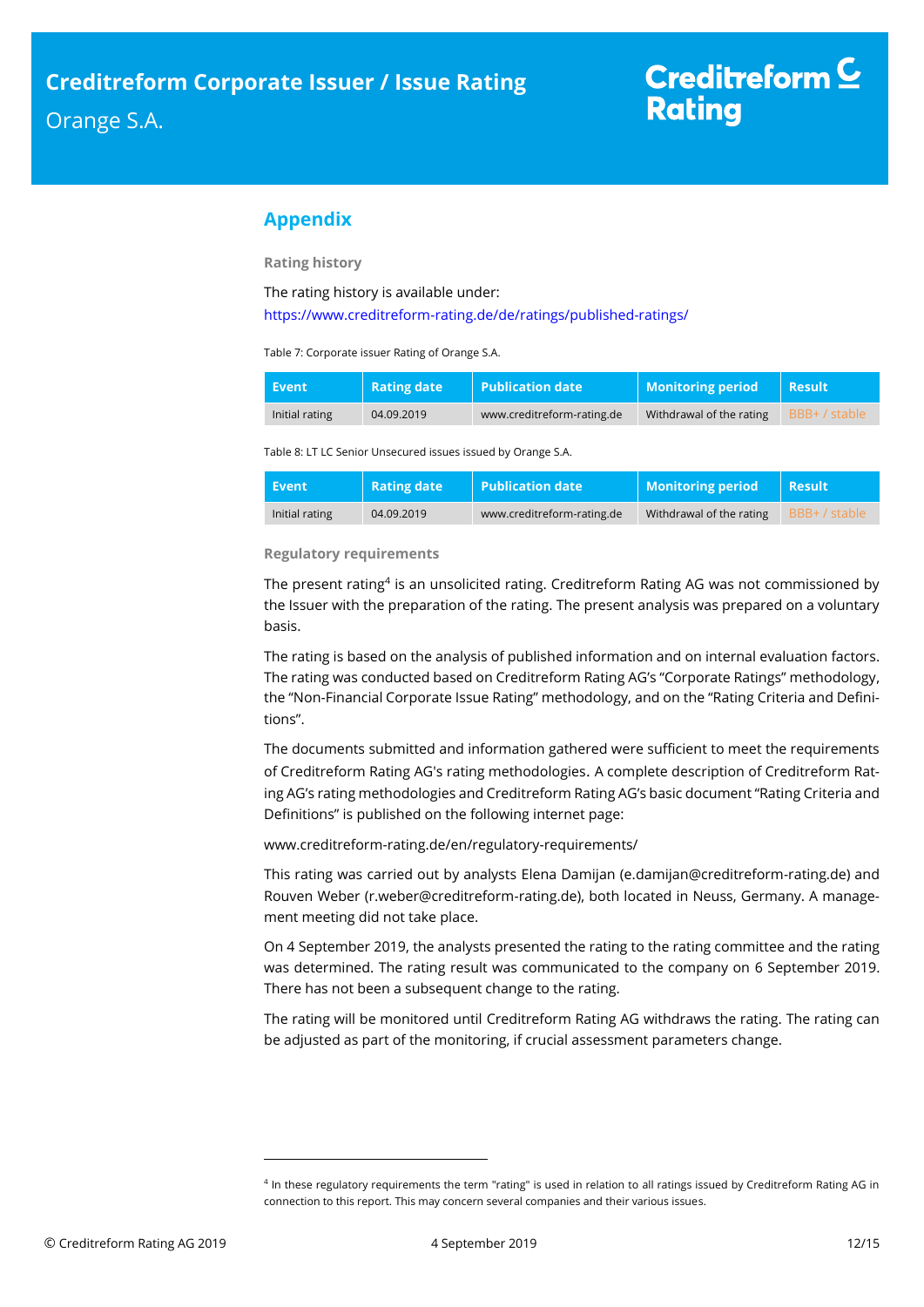# Creditreform  $\underline{\mathsf{C}}$ **Rating**

In 2011, Creditreform Rating AG was registered within the European Union according to EU Regulation 1060/2009 (CRA-Regulation). Based on this registration, Creditreform Rating AG is allowed to issue credit ratings within the EU and is bound to comply with the provisions of the CRA-Regulation.

## Please note:

This report exists in an English version only.

#### **Conflict of interests**

No conflicts of interest were identified during the rating process that might influence the analyses and judgements of the rating analysts involved or any other natural person whose services are placed at the disposal or under the control of Creditreform Rating AG and who are directly involved in credit rating activities or in approving credit ratings and rating outlooks.

In the event of providing ancillary services to the rated entity, Creditreform Rating AG will disclose all ancillary services in the credit rating report.

## **Rules on the presentation of credit ratings and rating outlooks**

The approval of credit ratings and rating outlooks follows our internal policies and procedures. In line with our "Rating Committee Policy", all credit ratings and rating outlooks are approved by a rating committee based on the principle of unanimity.

To prepare this credit rating, Creditreform Rating AG has used following substantially material sources:

#### Corporate issuer rating:

- 1. Annual report
- 2. Website
- 3. Internet research

## Corporate issue rating:

1. Corporate issuer rating incl. information used for the corporate issuer rating

2. Documents on issues / instruments

There are no other attributes and limitations of the credit rating or rating outlook other than those displayed on the Creditreform Rating AG website. Furthermore, Creditreform Rating AG considers as satisfactory the quality and extent of information available on the rated entity. With respect to the rated entity, Creditreform Rating AG regarded available historical data as sufficient.

Between the time of disclosure of the credit rating to the rated entity and the public disclosure, no amendments were made to the credit rating.

The Basic Data Information Card indicates the principal methodology or version of methodology that was used in determining the rating, with a reference to its comprehensive description.

In cases where the credit rating is based on more than one methodology or where reference only to the principal methodology might cause investors to overlook other important aspects of the credit rating, including any significant adjustments and deviations, Creditreform Rating AG explains this fact in the credit rating report and indicates how the different methodologies or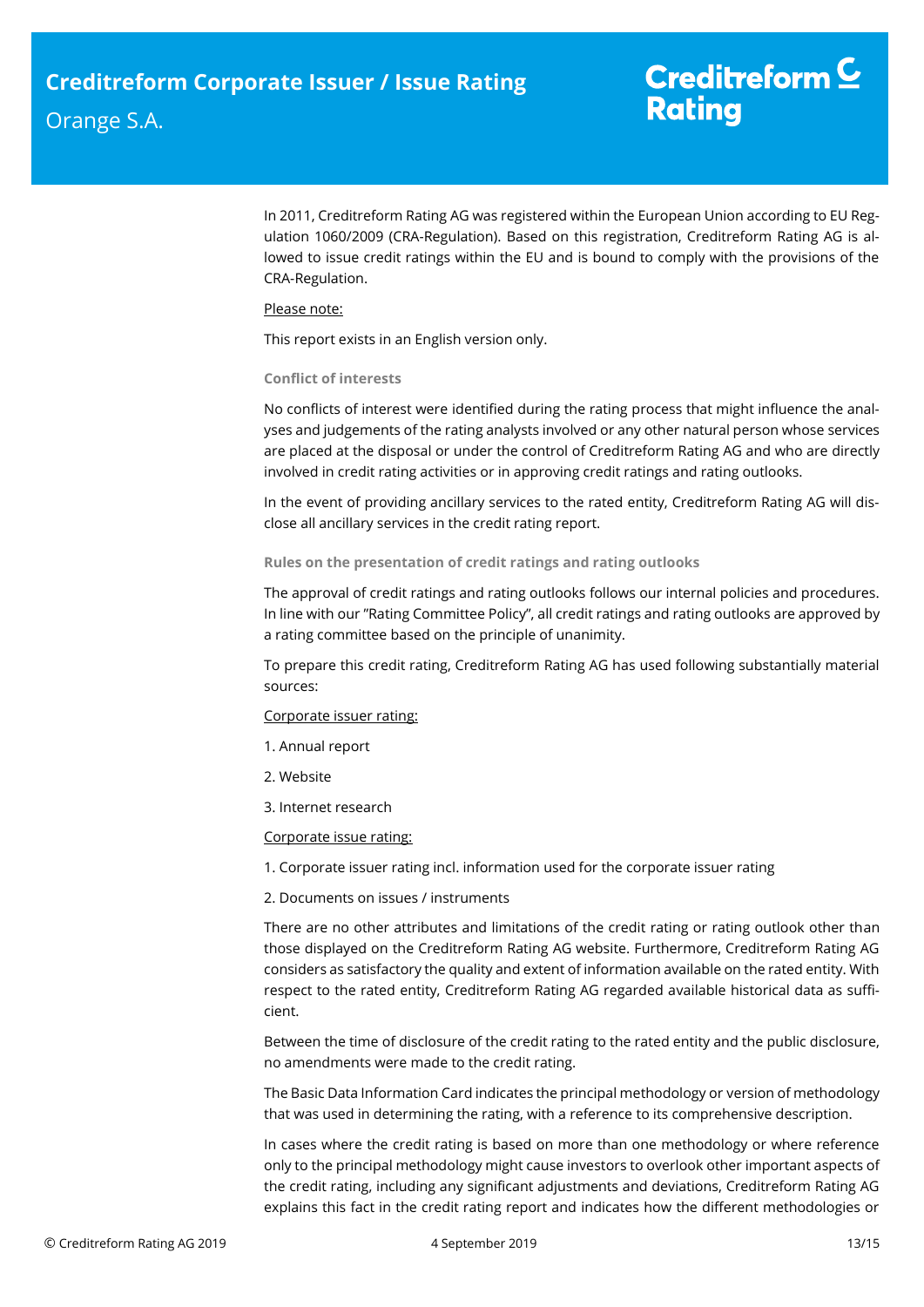other aspects are taken into account in the credit rating. This information is integrated in the credit rating report.

The meaning of each rating category, the definition of default or recovery and any appropriate risk warning, including a sensitivity analysis of the relevant key rating assumptions such as mathematical or correlation assumptions, accompanied by worst-case scenario credit ratings and best-case scenario credit ratings are explained.

The date at which the credit rating was initially released for distribution and the date when it was last updated, including any rating outlooks, is indicated clearly and prominently in the Basic Data Information Card as a "rating action"; initial release is indicated as "initial rating", other updates are indicated as an "update", "upgrade" or "downgrade", "not rated", "confirmed", "selective default" or "default".

In the case of a rating outlook, the time horizon is provided during which a change in the credit rating is expected. This information is available within the Basic Data Information Card.

In accordance with Article 11 (2) EU-Regulation (EC) No 1060/2009, a registered or certified credit rating agency shall make available, in a central repository established by ESMA, information on its historical performance data including the rating transition frequency and information about credit ratings issued in the past and on their changes. Requested data are available at the ESMA website: https://cerep.esma.europa.eu/cerep-web/statistics/defaults.xhtml.

An explanatory statement of the meaning of Creditreform Rating AG's default rates are available in the credit rating methodologies disclosed on the website.